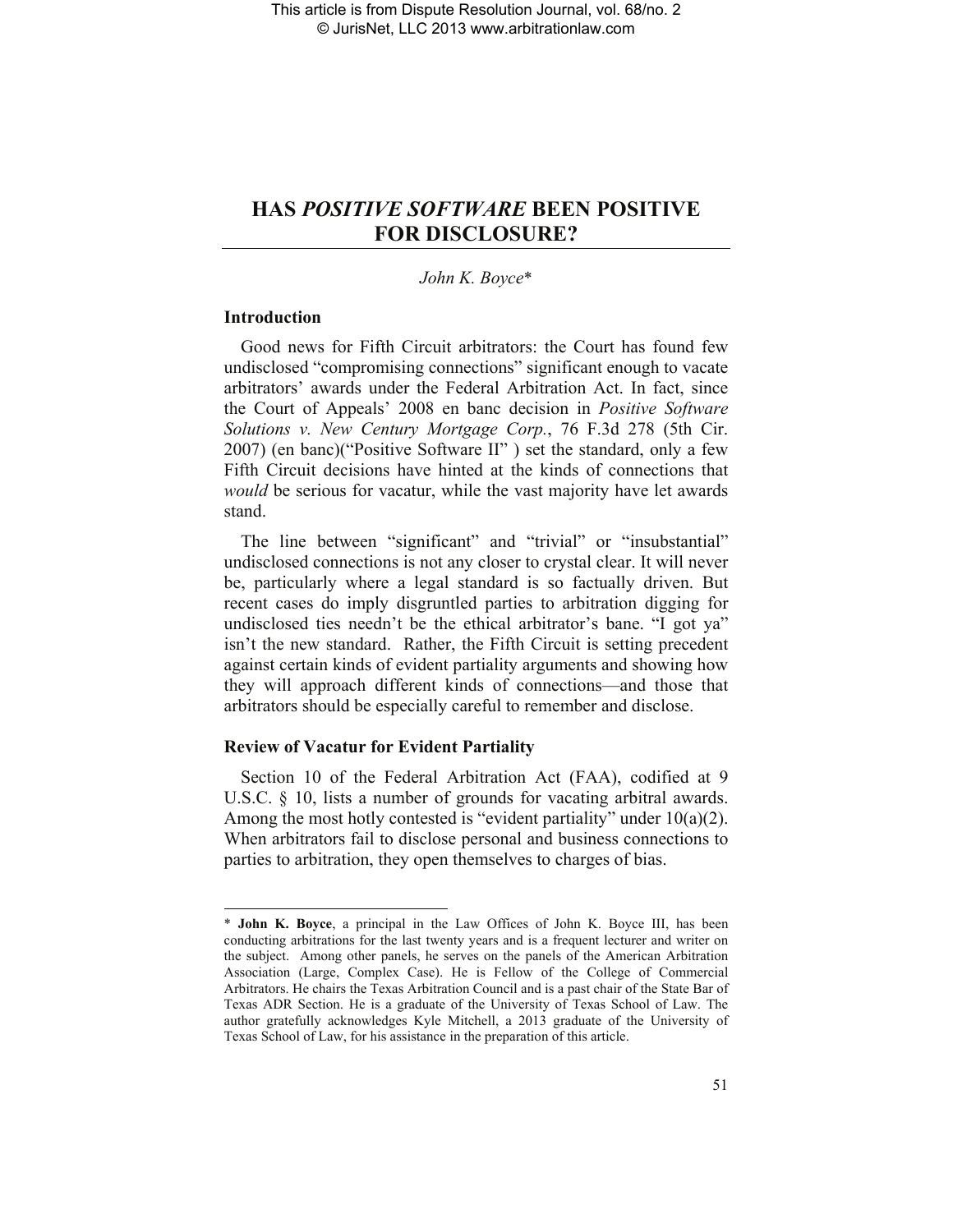# 52 **DISPUTE RESOLUTION JOURNAL VOL. 68 NO. 2**

There is broad agreement that "evident partiality" should work to make sure arbitrating parties are informed about arbitrator candidates' competence and partiality. *See, e.g.*, *Commonwealth Coatings Corp. v. Continental Cas. Co.*, 393 U.S. 135, 151 (1968) (White, concurring) ("[I]t is far better that the relationship be disclosed at the outset, when the parties are free to reject the arbitrator or accept him with knowledge of the relationship and continuing faith in his objectivity, than to have the relationship come to light after the arbitration, when a suspicious or disgruntled party can seize on it as a pretext for invalidating the award"). But judges have also stressed the importance of expertise and finality in arbitration. Vacatur rules shouldn't make arbitrators who are tend to be more knowledgeable and longer serving—and therefore more storied and well networked in their business communities—the riskier choice.

The need to balance has led Courts of Appeals to split slightly where arbitrating parties weren't provided all the possibly relevant information. Courts have read the key precedent, *Commonwealth Coatings v. Continental Casualty Co.*, 393 U.S. 145 (1968), differently. Both the Court's plurality and Justice White filed opinions in that case holding the failure of an arbitrator to disclose \$12,000 of sporadic contract work for one of the parties was enough for vacatur. Yet Justice White's concurrence implied a higher standard for undisclosed connections than the Court's plurality. Taking their cue from the plurality, a minority of circuits, including the Ninth, permit vacatur where any connection indicating possible bias isn't disclosed. The majority, however, have held that some undisclosed connections that tend to imply bias will nonetheless be too insignificant to warrant vacatur. It's like a rule of reason. The Fifth Circuit initially took the minority position in so-called *Positive Software I*, 436 F.3d 495 (5<sup>th</sup>) Cir. 2006) but joined the majority after rehearing the case en banc. Fifth Circuit courts therefore have a line to draw: what sort of undisclosed ties are "significant compromising connections to the parties [to arbitration]" warranting vacatur?

# **A Look at Recent Federal Cases**

# *A Lone Case of Evident Partiality*

The Fifth Circuit has come upon the undisclosed connection issue and explicitly applied *Positive Software* II a handful of times since 2008. In only one of those cases, *United Steel Workers AFL-CIO v.*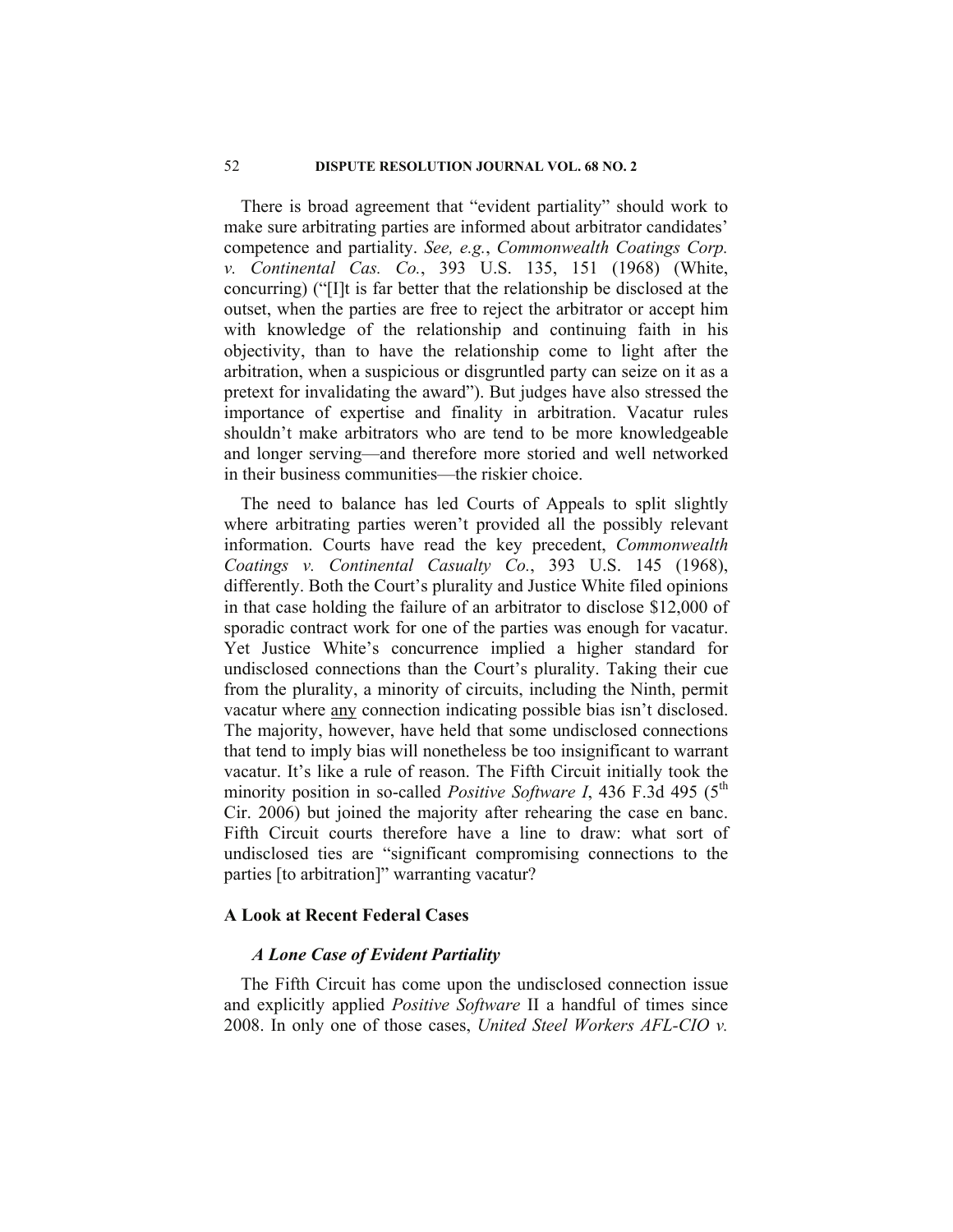#### **HAS** *POSITIVE SOFTWARE* **BEEN POSITIVE FOR DISCLOSURE?** 53

*Murphy Oil USA*, *Inc.*, No. 09-7091, 2010 U.S. Dist. LEXIS 78185 (E.D. La. Aug. 2, 2010), did a court unambiguously find evident partiality and vacate an award. This was not a hard case. The arbitrator failed to disclose an ongoing conflict with the very union whose dispute he was arbitrating. He made it clear that he might abuse his position if the union failed to sort things out to his liking. When these issues came to light, the arbitrator refused to recuse himself. Finally—and unsurprisingly—the relevant Arbitration Review Board condemned him for violations of ethical and professional standards even before the federal court's vacatur decision. None but obvious lessons for arbitrators—or any professionals folk, for that matter—to be found here.

In the remaining reported Fifth Circuit cases, the courts did *not* find evident partiality.

### *Safe Territory*

There have been a number of easy cases. Experience with mortgage-backed securities, for instance, did not make an arbitrator evidently partial toward a financial firm, especially given that kind of know-how was needed to understand the dispute being arbitrated. *Morgan Keegan & Co. v. Sturdivant*, No. 3:11cv638-DPJ-FKB, 2012 U.S. Dist. LEXIS 120295 (S.D. Miss. Aug. 24, 2012). Expertise, after all, is one of arbitration's major selling points. Furthermore, when an arbitration agreement provides for just one possible arbitrator, the fact that the same arbitrator presides over subsequent, possibly related arbitrations doesn't warrant vacatur the second time around. *See Adams v. Barnes*, No. 3:09-CV-1860-B, 2010 U.S. Dist. LEXIS 61358 (N.D. Tex. June 17, 2010).

In a couple of less straightforward cases, the courts have shown that some potentially uncomfortable connections will still fall short of warranting vacatur. In *United Forming, Inc. v. FaulknerUSA, LP*, 350 Fed. Appx. 948 (5th Cir. 2009) (per curiam), the Court of Appeals held unequivocally that the fact that an arbitrator's former partner had been an officer of a party's predecessor company and friends with industry peers who worked for a competitor supported at most a "speculative impression of bias." There was no "significant compromising relationship" as required under *Positive Software II*.

In *Halliburton Energy Services v. NL Industries*, 553 F. Supp. 2d 733 (S.D. Tex. 2008), as in *Positive Software* I and II before it, an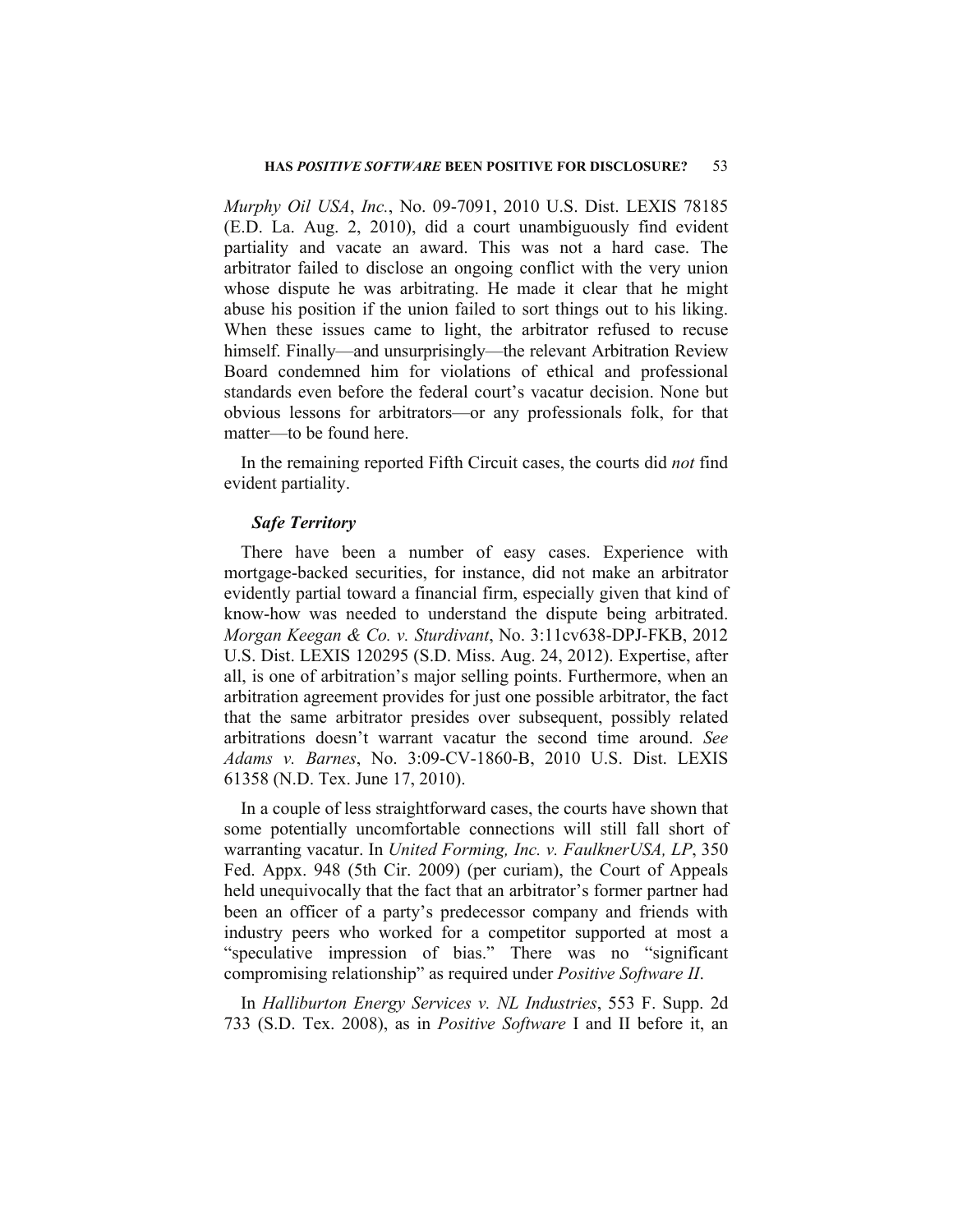# 54 **DISPUTE RESOLUTION JOURNAL VOL. 68 NO. 2**

arbitrator did not disclose legal professional involvement in earlier litigation against a party to the arbitration. The court dismissed the evidence both as a theory of manifest disregard of procedures—the American Arbitration Association rules, adopted in the case, required disclosure—and as evidence of evident partiality. The court did not delve into the details of the arbitrator's role or involvement, but only emphasized that the standard for vacatur is a high one. There seems to be little to differentiate *Halliburton* from *Positive Software*, which likely accounts for the similarity and brief formulation of the result.

# *Discovery to Uncover Compromising Connections*

A more nuanced case, *InfoBilling, Inc. v. Transaction Clearing, LLC*, No. 5:12-CV-01116, 2013 U.S. Dist. LEXIS 51986 (W.D. Tex. Apr. 10, 2013), fell short of finding evident partiality, but granted the challenging party additional discovery to seek out more evidence of partiality. This arbitrator was politically active, with a position as treasurer for an active political action committee. Neither the fact that the arbitrator had office space in the same building as a co-panelist, nor a donation to that panelist's long-past judicial election campaign, made out a significant connection showing evident partiality. Yet there was evidence that both the arbitrator and his co-panelist attended some fundraising events, and discovery was granted to see whether a more recent, regular, and significant political or personal relationship existed between the panelists through such events. The results of discovery have not yet come before the court.

To be sure, not just any old conspiracy theory gets a losing party discovery. In *Kimco Birmingham, L.P. v. Third Creek, LLC*, No. 3:07- CV-1642-O, 2008 U.S. Dist. LEXIS 112065 (N.D. Tex. July 16, 2008), it was not enough to allege that an arbitrator's visits and "lengthy communications" with "an unknown third party" might have been with a fellow panelist. Marked out names in a produced billing statement and an article from a trade magazine did not impress the magistrate, and the case for evident partiality was dismissed as "frivolous." No more discovery was permitted, and the magistrate recommended the petition to vacate be denied.

# *It Doesn't Take Much to Waive an Objection*

A related line of cases following *Bernstein Seawell & Kove v. Borsarge*, 813 F.2d 726 (5th Cir. 1987) reinforces that parties who don't timely object to revelations of connections waive the right to